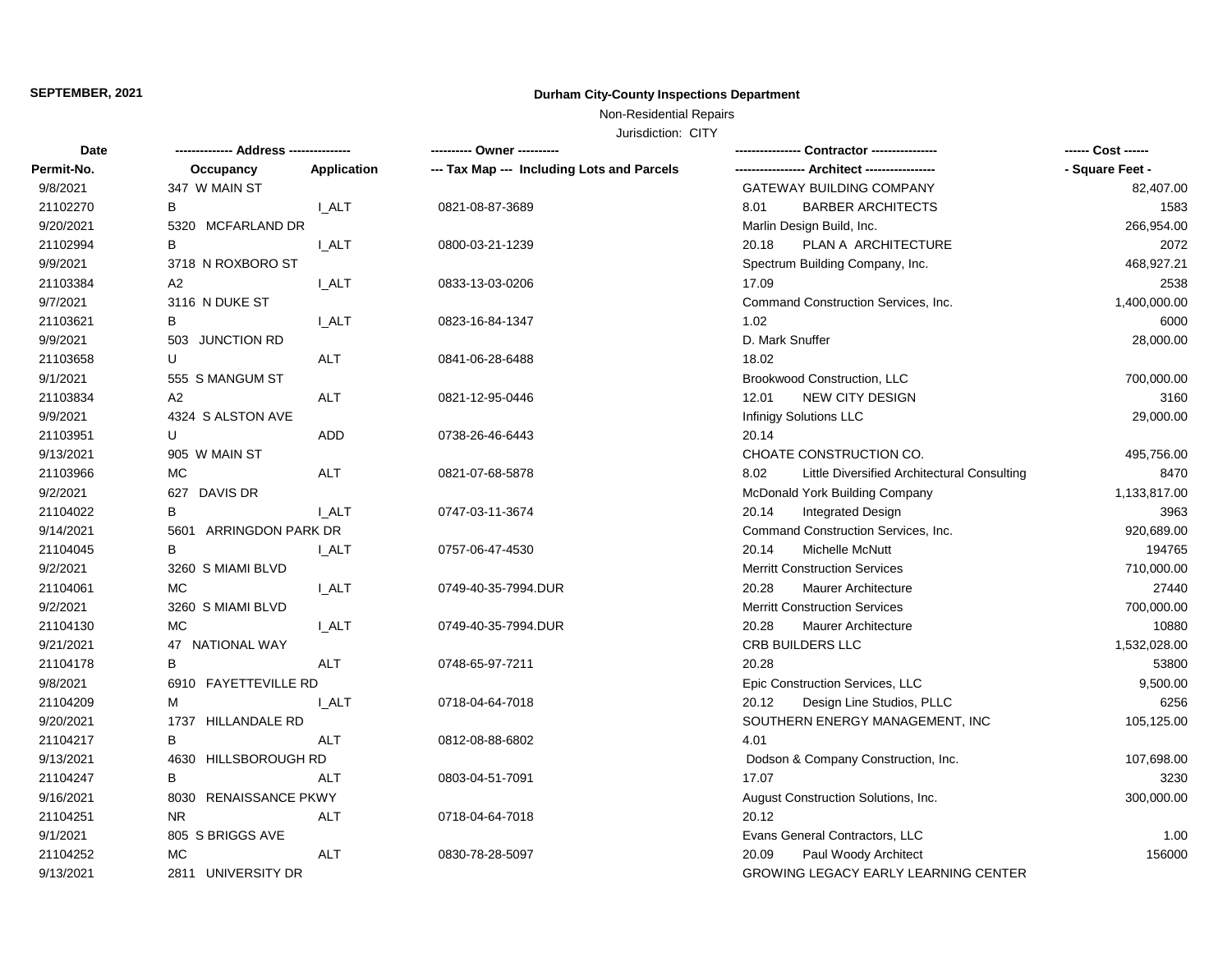# **SEPTEMBER, 2021 Durham City-County Inspections Department**

Non-Residential Repairs

Jurisdiction: CITY

| Date       |                         |              | ---------- Owner ----------                |                                                   | ------ Cost ------ |
|------------|-------------------------|--------------|--------------------------------------------|---------------------------------------------------|--------------------|
| Permit-No. | Occupancy               | Application  | --- Tax Map --- Including Lots and Parcels |                                                   | - Square Feet -    |
| 21104268   | Е                       | <b>OT</b>    | 0810-97-77-3426.L01                        | 20.15                                             |                    |
| 9/9/2021   | 2101 E NC 54 HWY        |              |                                            | Varnedoe Construction, Inc.                       | 150,000.00         |
| 21104277   | A <sub>2</sub>          | <b>ALT</b>   | 0738-03-13-1449                            | 20.14                                             | 2010               |
| 9/9/2021   | 6400 FALCONBRIDGE RD    |              |                                            | FEAZEL ROOFING COMPANY                            | 12,090.00          |
| 21104313   | A <sub>3</sub>          | C ROOF       | 0708-01-35-5447                            | 20.12                                             |                    |
| 9/9/2021   | 3915 N DUKE ST          |              |                                            | Liles Construction Company, Inc., G.W.            | 115,150.00         |
| 21104324   | S1                      | ALT          | 0823-08-88-1586                            | 17.10                                             | 1936               |
| 9/28/2021  | 1035 SWABIA CT          |              |                                            | McDonald York Building Company                    | 4,372,063.00       |
| 21104339   | В                       | <b>L_ALT</b> | 0747-04-53-3895                            | Integrated Design, PA<br>20.14                    | 25313              |
| 9/22/2021  | 3252 S MIAMI BLVD       |              |                                            | <b>Merritt Construction Services</b>              | 240,000.00         |
| 21104345   | МC                      | <b>L_ALT</b> | 0749-40-35-7994.DUR                        | 20.28                                             | 7015               |
| 9/9/2021   | 1009 SLATER RD          |              |                                            | VISION CONTRACTORS, INC.                          | 281,000.00         |
| 21104362   | B                       | I ALT        | 0747-04-64-1395                            | 20.14<br><b>M2 ARCHITECTURE</b>                   | 8998               |
| 9/20/2021  | 1000 PARK FORTY PLZ     |              |                                            | SterlingPillar, LLC                               | 122,267.00         |
| 21104380   | В                       | ALT          | 0738-03-14-5439                            | Tina Barnard Designs, LLC<br>20.14                | 4063               |
| 9/9/2021   | 6320 QUADRANGLE DR      |              |                                            | SterlingPillar, LLC                               | 123,708.00         |
| 21104394   | В                       | <b>ALT</b>   | 0708-02-66-3534                            | 20.12                                             | 3650               |
| 9/21/2021  | 3459 HILLSBOROUGH RD    |              |                                            | SECURITY VAULT WORKS INC.                         | 28,000.00          |
| 21104423   | U                       | ADD          | 0812-11-55-4796                            | 4.02                                              |                    |
| 9/17/2021  | 101 CITY HALL PLZ       |              |                                            | CITY OF DURHAM-GENERAL SERVICES                   | 48,171.69          |
| 21104439   | B                       | <b>ALT</b>   | 0821-05-97-9539                            | 8.01                                              | 137665             |
| 9/21/2021  | 3252 S MIAMI BLVD       |              |                                            | <b>Merritt Construction Services</b>              | 540,000.00         |
| 21104440   | МC                      | <b>L_ALT</b> | 0749-40-35-7994.DUR                        | 20.28<br>Maurer Architecture                      | 11219              |
| 9/21/2021  | 3252 S MIAMI BLVD       |              |                                            | <b>Merritt Construction Services</b>              | 220,000.00         |
| 21104442   | МC                      | <b>LALT</b>  | 0749-40-35-7994.DUR                        | 20.28<br><b>Maurer Architecture</b>               | 3619               |
| 9/15/2021  | 410 BLACKWELL ST        |              |                                            | Bobbitt Construction Inc.                         | 80,000.00          |
| 21104467   | B                       | I_ALT        | 0821-12-86-0297                            | 12.01                                             | 25437              |
| 9/17/2021  | 555 S MANGUM ST         |              |                                            | McDonald York Building Company                    | 3,275,824.00       |
| 21104522   | B                       | I_ALT        | 0821-12-95-0446                            | Gensler Architectural Design & Planning,<br>12.01 |                    |
| 9/28/2021  | 1965 IVY CREEK BLVD     |              |                                            | <b>Barringer Construction, LLC</b>                | 761,926.00         |
| 21104536   | S2                      | ALT          | 0810-13-13-4639                            | 20.16<br><b>IA Interior Architects</b>            | 780                |
| 9/23/2021  | 2600 PAGE RD            |              |                                            | C.W. BRINKLEY, INC.                               | 241,305.00         |
| 21104551   | <b>MC</b>               | ALT          | 0758-48-49-2097                            | Diamond Z Engineering<br>20.14                    |                    |
| 9/15/2021  | 109 N GREGSON ST        |              |                                            | KENNEDY BUILDING CO INC                           | 15,000.00          |
| 21104558   | м                       | <b>L_ALT</b> | 0821-07-69-8087                            | Linton Architects P.C.<br>8.02                    | 3759               |
| 9/15/2021  | <b>CHAPEL DR</b><br>401 |              |                                            | ROMEO GUEST ASSOC. INC                            | 7,000.00           |
| 21104602   | A <sub>5</sub>          | OT.          | 0811-69-92-7409.L00                        | 15.01                                             |                    |